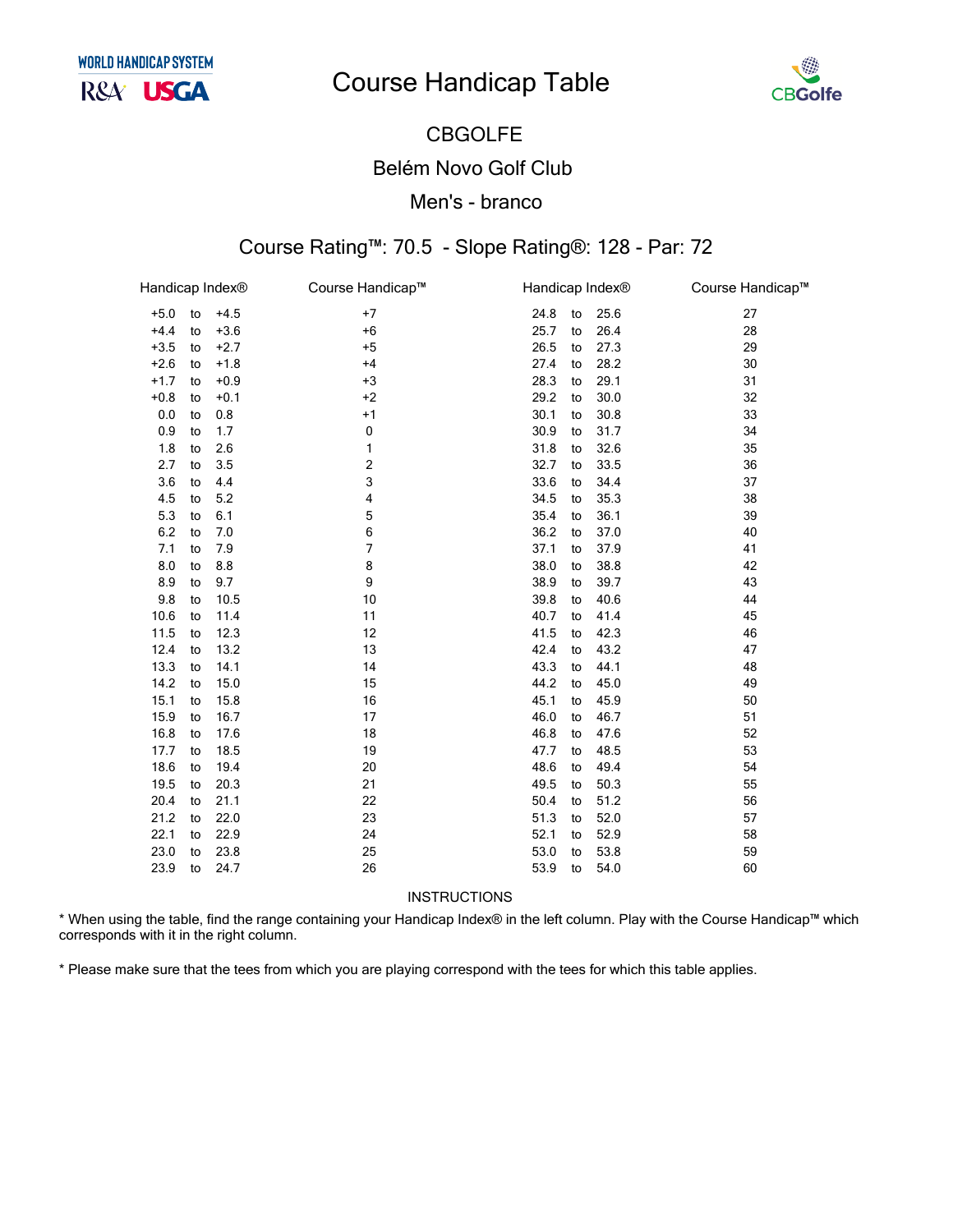

# **CBGOLFE Belém Novo Golf Club**

#### Men's - azul

#### Course Rating™: 72.0 - Slope Rating®: 132 - Par: 72

| Handicap Index® |    |        | Course Handicap™ | Handicap Index® |    |      | Course Handicap™ |
|-----------------|----|--------|------------------|-----------------|----|------|------------------|
| $+5.0$          | to | $+4.8$ | $+6$             | 24.4            | to | 25.2 | 29               |
| $+4.7$          | to | $+3.9$ | $+5$             | 25.3            | to | 26.1 | 30               |
| $+3.8$          | to | $+3.0$ | $+4$             | 26.2            | to | 26.9 | 31               |
| $+2.9$          | to | $+2.2$ | $+3$             | 27.0            | to | 27.8 | 32               |
| $+2.1$          | to | $+1.3$ | $+2$             | 27.9            | to | 28.6 | 33               |
| $+1.2$          | to | $+0.5$ | $+1$             | 28.7            | to | 29.5 | 34               |
| $+0.4$          | to | 0.4    | 0                | 29.6            | to | 30.3 | 35               |
| 0.5             | to | $1.2$  | 1                | 30.4            | to | 31.2 | 36               |
| 1.3             | to | 2.1    | 2                | 31.3            | to | 32.1 | 37               |
| 2.2             | to | 2.9    | 3                | 32.2            | to | 32.9 | 38               |
| 3.0             | to | 3.8    | 4                | 33.0            | to | 33.8 | 39               |
| 3.9             | to | 4.7    | 5                | 33.9            | to | 34.6 | 40               |
| 4.8             | to | 5.5    | 6                | 34.7            | to | 35.5 | 41               |
| 5.6             | to | 6.4    | 7                | 35.6            | to | 36.3 | 42               |
| 6.5             | to | 7.2    | 8                | 36.4            | to | 37.2 | 43               |
| 7.3             | to | 8.1    | 9                | 37.3            | to | 38.0 | 44               |
| 8.2             | to | 8.9    | 10               | 38.1            | to | 38.9 | 45               |
| 9.0             | to | 9.8    | 11               | 39.0            | to | 39.8 | 46               |
| 9.9             | to | 10.7   | 12               | 39.9            | to | 40.6 | 47               |
| 10.8            | to | 11.5   | 13               | 40.7            | to | 41.5 | 48               |
| 11.6            | to | 12.4   | 14               | 41.6            | to | 42.3 | 49               |
| 12.5            | to | 13.2   | 15               | 42.4            | to | 43.2 | 50               |
| 13.3            | to | 14.1   | $16$             | 43.3            | to | 44.0 | 51               |
| 14.2            | to | 14.9   | 17               | 44.1            | to | 44.9 | 52               |
| 15.0            | to | 15.8   | 18               | 45.0            | to | 45.7 | 53               |
| 15.9            | to | 16.6   | 19               | 45.8            | to | 46.6 | 54               |
| 16.7            | to | 17.5   | 20               | 46.7            | to | 47.5 | 55               |
| 17.6            | to | 18.4   | 21               | 47.6            | to | 48.3 | 56               |
| 18.5            | to | 19.2   | 22               | 48.4            | to | 49.2 | 57               |
| 19.3            | to | 20.1   | 23               | 49.3            | to | 50.0 | 58               |
| 20.2            | to | 20.9   | 24               | 50.1            | to | 50.9 | 59               |
| 21.0            | to | 21.8   | 25               | 51.0            | to | 51.7 | 60               |
| 21.9            | to | 22.6   | 26               | 51.8            | to | 52.6 | 61               |
| 22.7            | to | 23.5   | 27               | 52.7            | to | 53.5 | 62               |
| 23.6            | to | 24.3   | 28               | 53.6            | to | 54.0 | 63               |

INSTRUCTIONS

\* When using the table, find the range containing your Handicap Index® in the left column. Play with the Course Handicap™ which corresponds with it in the right column.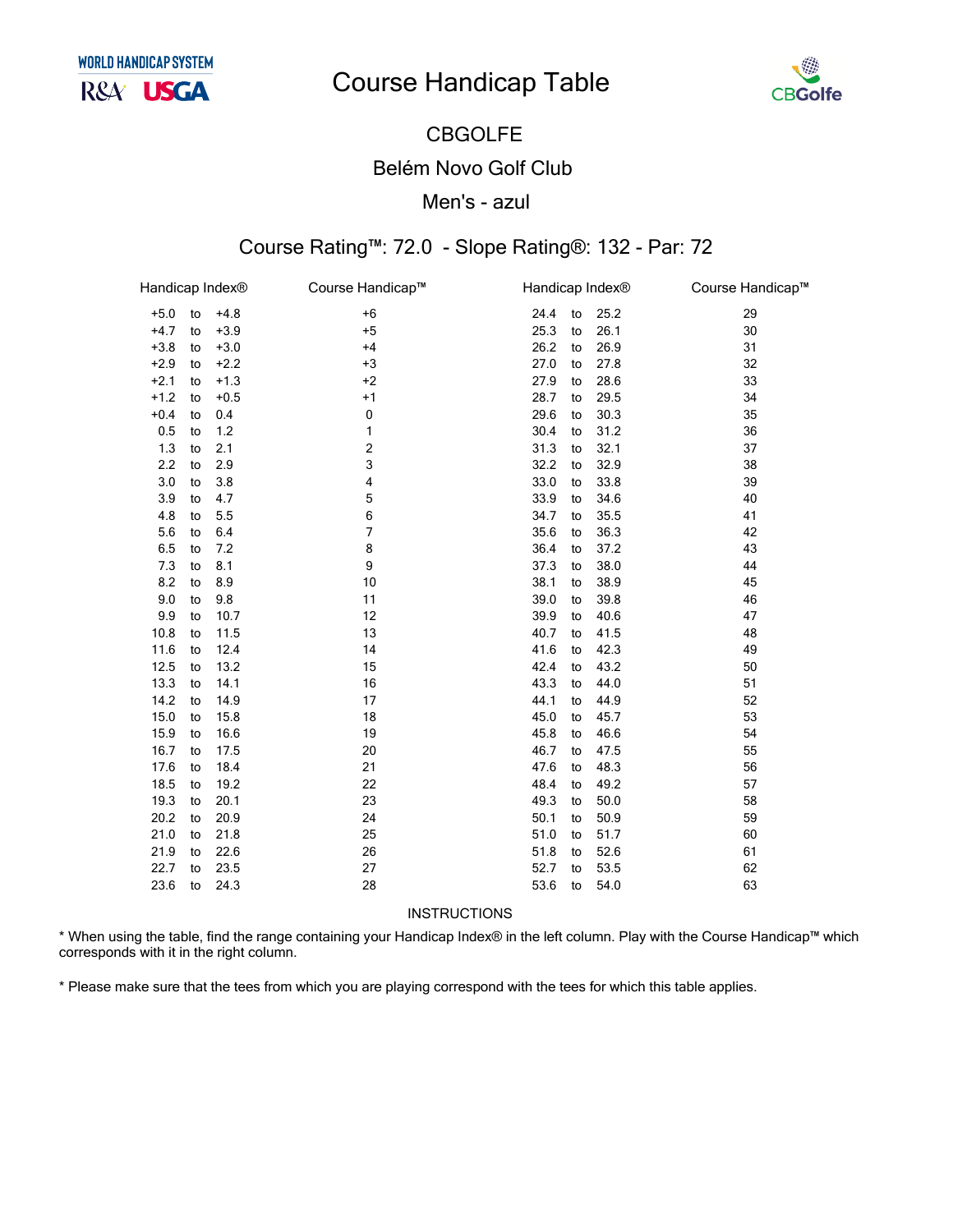

### **CBGOLFE Belém Novo Golf Club** Women's - vermelho

### Course Rating™: 71.1 - Slope Rating®: 126 - Par: 72

| Handicap Index® |    |        | Course Handicap™ |      | Handicap Index® |      | Course Handicap™ |
|-----------------|----|--------|------------------|------|-----------------|------|------------------|
| $+5.0$          | to | $+4.2$ | $+6$             | 24.6 | to              | 25.4 | 27               |
| $+4.1$          | to | $+3.3$ | $+5$             | 25.5 | to              | 26.3 | 28               |
| $+3.2$          | to | $+2.4$ | $+4$             | 26.4 | to              | 27.2 | 29               |
| $+2.3$          | to | $+1.5$ | $+3$             | 27.3 | to              | 28.1 | 30               |
| $+1.4$          | to | $+0.6$ | $+2$             | 28.2 | to              | 29.0 | 31               |
| $+0.5$          | to | 0.3    | $+1$             | 29.1 | to              | 29.9 | 32               |
| 0.4             | to | 1.2    | 0                | 30.0 | to              | 30.8 | 33               |
| 1.3             | to | 2.1    | 1                | 30.9 | to              | 31.7 | 34               |
| 2.2             | to | 3.0    | 2                | 31.8 | to              | 32.6 | 35               |
| 3.1             | to | 3.9    | 3                | 32.7 | to              | 33.5 | 36               |
| 4.0             | to | 4.8    | 4                | 33.6 | to              | 34.4 | 37               |
| 4.9             | to | 5.7    | 5                | 34.5 | to              | 35.3 | 38               |
| 5.8             | to | 6.6    | 6                | 35.4 | to              | 36.2 | 39               |
| 6.7             | to | 7.5    | 7                | 36.3 | to              | 37.1 | 40               |
| 7.6             | to | 8.4    | 8                | 37.2 | to              | 38.0 | 41               |
| 8.5             | to | 9.3    | 9                | 38.1 | to              | 38.9 | 42               |
| 9.4             | to | 10.2   | 10               | 39.0 | to              | 39.8 | 43               |
| 10.3            | to | 11.1   | 11               | 39.9 | to              | 40.7 | 44               |
| 11.2            | to | 12.0   | 12               | 40.8 | to              | 41.6 | 45               |
| 12.1            | to | 12.9   | 13               | 41.7 | to              | 42.5 | 46               |
| 13.0            | to | 13.8   | 14               | 42.6 | to              | 43.4 | 47               |
| 13.9            | to | 14.7   | 15               | 43.5 | to              | 44.3 | 48               |
| 14.8            | to | 15.6   | 16               | 44.4 | to              | 45.1 | 49               |
| 15.7            | to | 16.5   | 17               | 45.2 | to              | 46.0 | 50               |
| 16.6            | to | 17.3   | 18               | 46.1 | to              | 46.9 | 51               |
| 17.4            | to | 18.2   | 19               | 47.0 | to              | 47.8 | 52               |
| 18.3            | to | 19.1   | 20               | 47.9 | to              | 48.7 | 53               |
| 19.2            | to | 20.0   | 21               | 48.8 | to              | 49.6 | 54               |
| 20.1            | to | 20.9   | 22               | 49.7 | to              | 50.5 | 55               |
| 21.0            | to | 21.8   | 23               | 50.6 | to              | 51.4 | 56               |
| 21.9            | to | 22.7   | 24               | 51.5 | to              | 52.3 | 57               |
| 22.8            | to | 23.6   | 25               | 52.4 | to              | 53.2 | 58               |
| 23.7            | to | 24.5   | 26               | 53.3 | to              | 54.0 | 59               |

INSTRUCTIONS

\* When using the table, find the range containing your Handicap Index® in the left column. Play with the Course Handicap™ which corresponds with it in the right column.